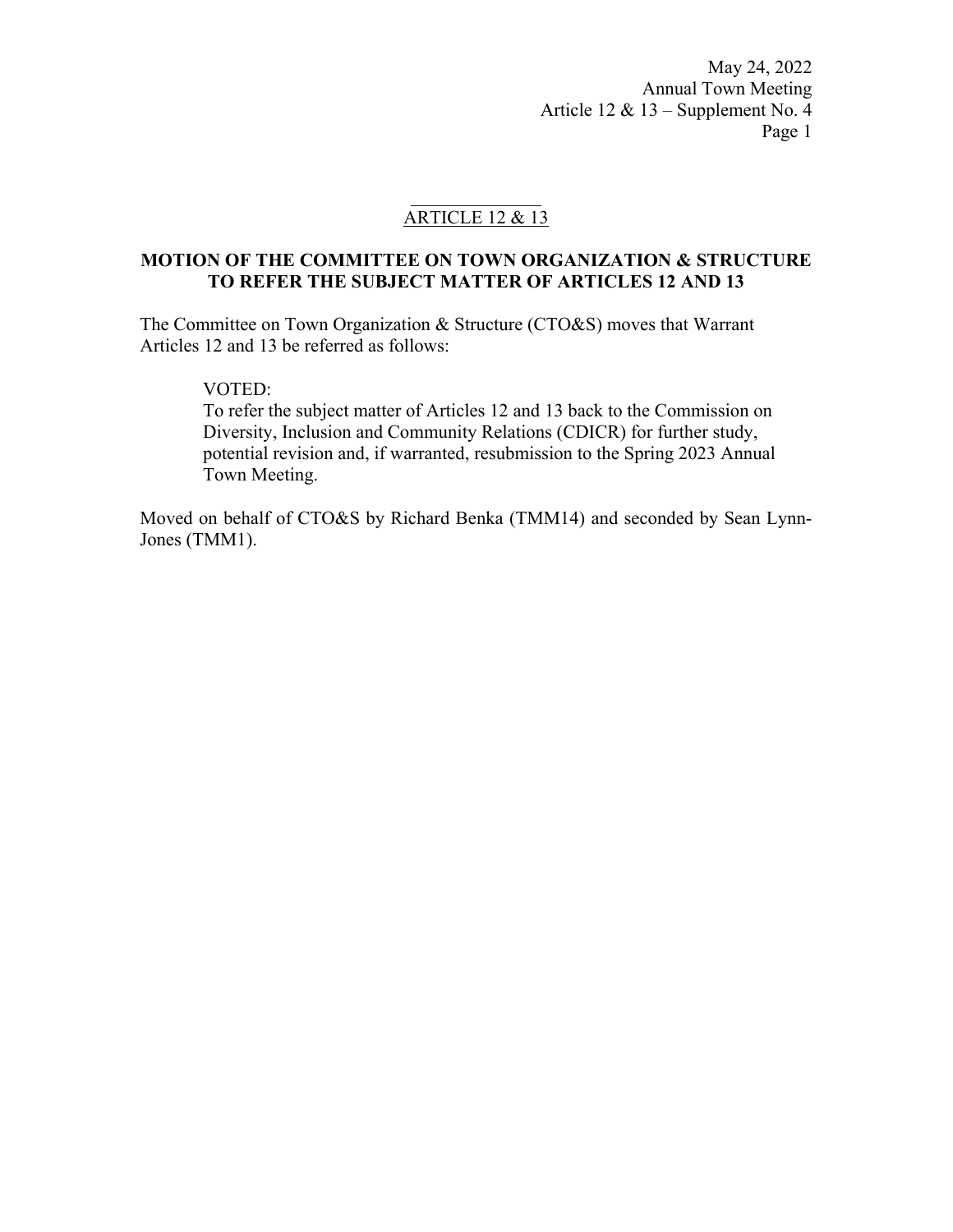May 24, 2022 Annual Town Meeting Article 12 & 13 – Supplement No. 5 Page 1

# ARTICLE 12 & 13

### **AMENDMENT OFFERED BY DENNIS DOUGHTY, TMM3, AND DAVID POLLAK, TMM11**

### MOVED:

To Amend the Petitioner's amended motion as follows:

MOVED:

To delete the following language from Section  $3.14.3(B)(x)(b)$ :

To the extent the law allows, the CC may additionally levy a civil fine of three hundred dollars (\$300) for each such violation or other such sum as allowed by law. Each day or separate violation of this Bylaw shall constitute a separate offense. Any such penalty or penalties shall be enforced through non-criminal disposition as set forth in G.L. c.40 §21D.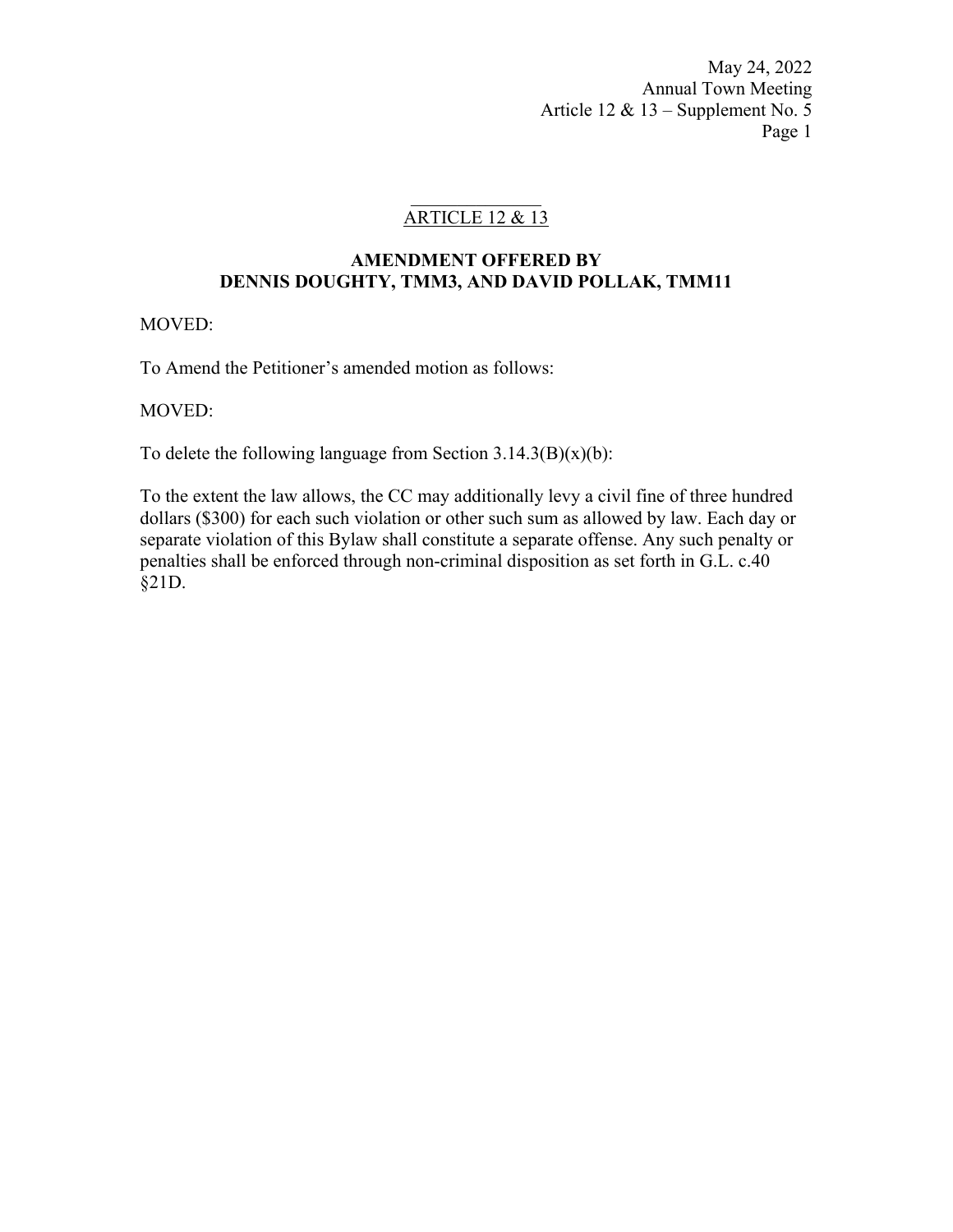May 24, 2022 Annual Town Meeting Article 13 – Supplement No. 1 Page 1

## ARTICLE 13

### **AMENDMENT OFFERED BY DENNIS DOUGHTY, TMM3, AND DAVID POLLAK, TMM11**

This Motion will only be made once the following conditions are met:

- Town Meeting approves the Main Motion under Article 12
- Town Meeting approves our (Doughty/Pollak) Motion to Amend Article 12 (deleting the power to fine)

### MOVED:

To Amend the Petitioner's motion as follows:

### MOVED:

- 1. "FAVORABLE ACTION" on the amendment to By-Law Article 5.5 (Fair Housing By-Law) proposed in Warrant Article 13 (incorporating the Article 3.14.3(B) complaint procedures)
- 2. "FAVORABLE ACTION" on the amendment to By-Law Article 10.2 proposed in Warrant Article 13 (CDICR prosecution and enforcement of By-Law Article 3.14)
- 3. "NO ACTION" on the amendment to By-Law Article 10.3 proposed in Warrant Article 13 (would have provided \$300 per day penalty for violations of By-Law Section 3.14.3(B)).